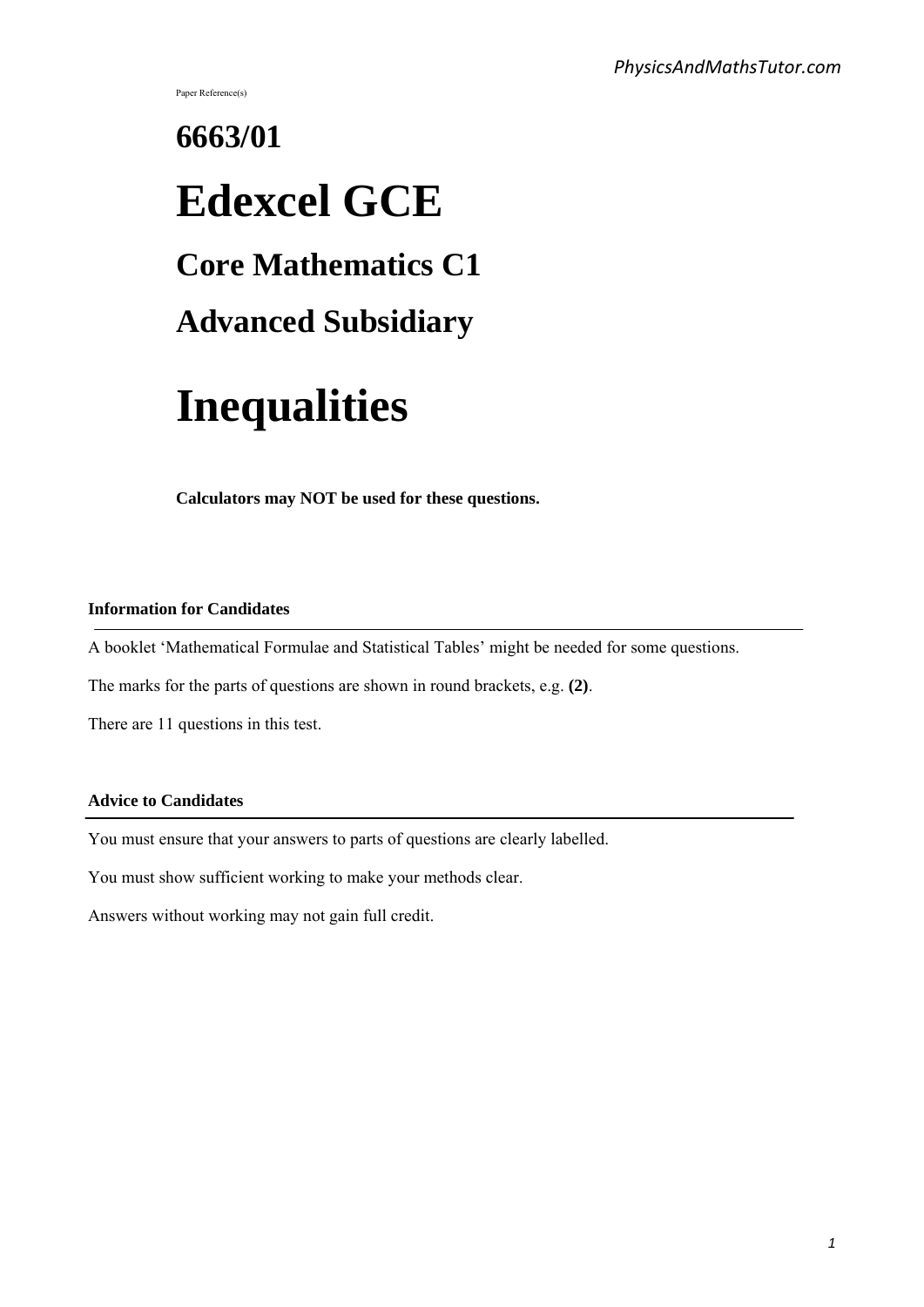#### **1.** Find the set of values of x for which

(a) 
$$
3(x-2) < 8-2x
$$
 (2)

(b) 
$$
(2x-7)(1+x) < 0
$$
 (3)

(c) both  $3(x-2) < 8-2x$  and  $(2x-7)(1+x) < 0$ 

#### **(1) (Total 6 marks)**

**(3)**

**(4)**

**2.**  $f(x) = x^2 + 4kx + (3 + 11k)$ , where *k* is a constant.

 $\mathcal{L}_\text{max} = \frac{1}{2} \sum_{i=1}^{n} \frac{1}{2} \sum_{i=1}^{n} \frac{1}{2} \sum_{i=1}^{n} \frac{1}{2} \sum_{i=1}^{n} \frac{1}{2} \sum_{i=1}^{n} \frac{1}{2} \sum_{i=1}^{n} \frac{1}{2} \sum_{i=1}^{n} \frac{1}{2} \sum_{i=1}^{n} \frac{1}{2} \sum_{i=1}^{n} \frac{1}{2} \sum_{i=1}^{n} \frac{1}{2} \sum_{i=1}^{n} \frac{1}{2} \sum_{i=1}^{n} \frac{1$ 

(a) Express f(x) in the form  $(x+p)^2 + q$ , where p and q are constants to be found in terms of *k*.

Given that the equation  $f(x) = 0$  has no real roots,

(b) find the set of possible values of *k*.

Given that  $k = 1$ ,

(c) sketch the graph of  $y = f(x)$ , showing the coordinates of any point at which the graph crosses a coordinate axis.

 $\mathcal{L}_\text{max} = \frac{1}{2} \sum_{i=1}^{n} \frac{1}{2} \sum_{i=1}^{n} \frac{1}{2} \sum_{i=1}^{n} \frac{1}{2} \sum_{i=1}^{n} \frac{1}{2} \sum_{i=1}^{n} \frac{1}{2} \sum_{i=1}^{n} \frac{1}{2} \sum_{i=1}^{n} \frac{1}{2} \sum_{i=1}^{n} \frac{1}{2} \sum_{i=1}^{n} \frac{1}{2} \sum_{i=1}^{n} \frac{1}{2} \sum_{i=1}^{n} \frac{1}{2} \sum_{i=1}^{n} \frac{1$ 

**(3) (Total 10 marks)**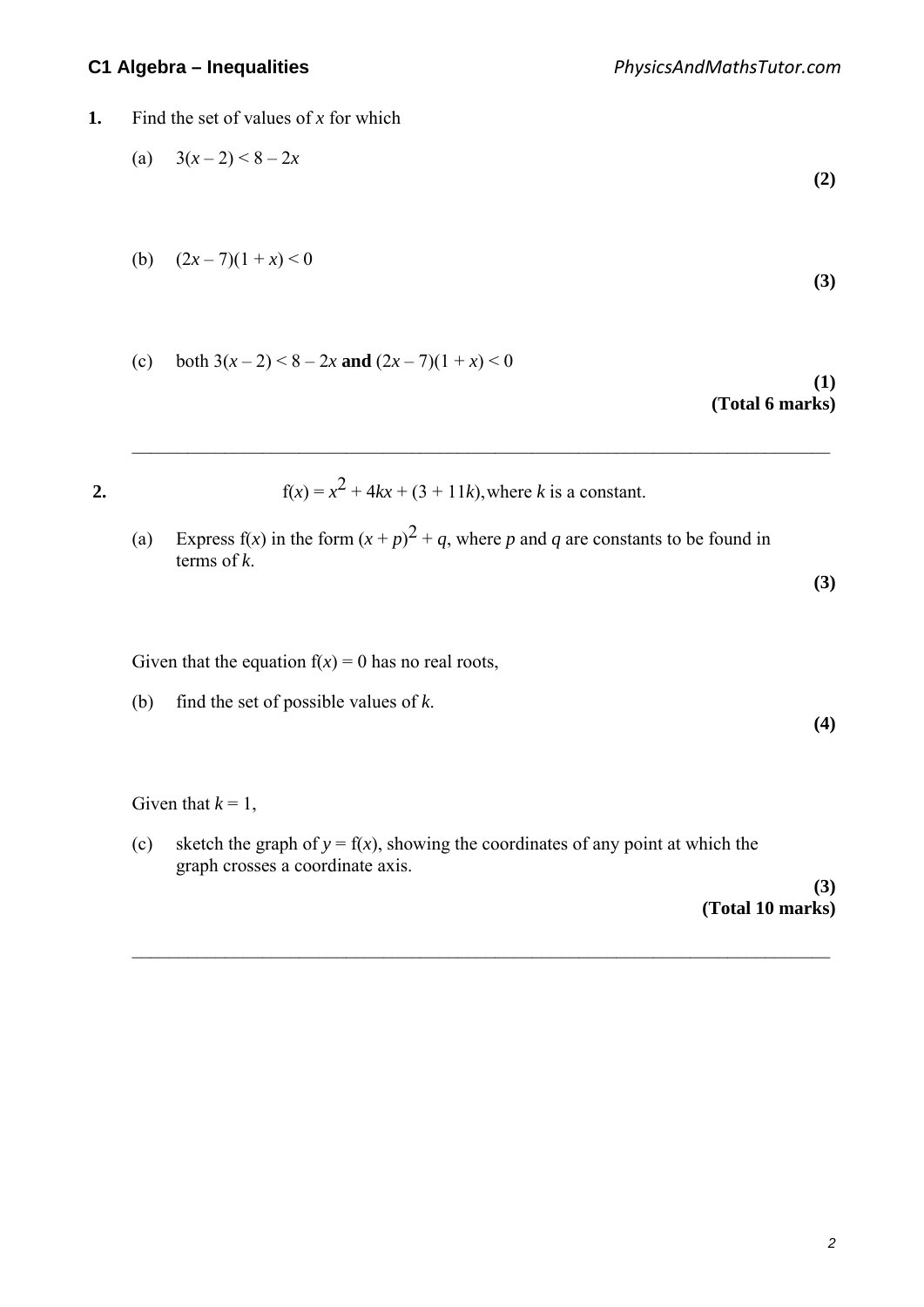- **3.** Find the set of values of x for which
	- (a)  $4x-3 > 7-x$ **(2)**
	- (b)  $2x^2 5x 12 < 0$ **(4)**
	- (c) **both**  $4x 3 > 7 x$  and  $2x^2 5x 12 < 0$

**(1) (Total 7 marks)**

4. The equation  $kx^2 + 4x + (5-k) = 0$ , where k is a constant, has 2 different real solutions for *x*.

 $\mathcal{L}_\text{max} = \frac{1}{2} \sum_{i=1}^{n} \frac{1}{2} \sum_{i=1}^{n} \frac{1}{2} \sum_{i=1}^{n} \frac{1}{2} \sum_{i=1}^{n} \frac{1}{2} \sum_{i=1}^{n} \frac{1}{2} \sum_{i=1}^{n} \frac{1}{2} \sum_{i=1}^{n} \frac{1}{2} \sum_{i=1}^{n} \frac{1}{2} \sum_{i=1}^{n} \frac{1}{2} \sum_{i=1}^{n} \frac{1}{2} \sum_{i=1}^{n} \frac{1}{2} \sum_{i=1}^{n} \frac{1$ 

(a) Show that *k* satisfies

$$
k^2 - 5k + 4 > 0.
$$

(b) Hence find the set of possible values of *k*.

**(4) (Total 7 marks)**

**(3)** 

**(2)** 

**5.** The equation  $x^2 + kx + (k+3) = 0$ , where *k* is a constant, has different real roots.

 $\mathcal{L}_\text{max} = \frac{1}{2} \sum_{i=1}^{n} \frac{1}{2} \sum_{i=1}^{n} \frac{1}{2} \sum_{i=1}^{n} \frac{1}{2} \sum_{i=1}^{n} \frac{1}{2} \sum_{i=1}^{n} \frac{1}{2} \sum_{i=1}^{n} \frac{1}{2} \sum_{i=1}^{n} \frac{1}{2} \sum_{i=1}^{n} \frac{1}{2} \sum_{i=1}^{n} \frac{1}{2} \sum_{i=1}^{n} \frac{1}{2} \sum_{i=1}^{n} \frac{1}{2} \sum_{i=1}^{n} \frac{1$ 

 $\mathcal{L}_\text{max} = \frac{1}{2} \sum_{i=1}^{n} \frac{1}{2} \sum_{i=1}^{n} \frac{1}{2} \sum_{i=1}^{n} \frac{1}{2} \sum_{i=1}^{n} \frac{1}{2} \sum_{i=1}^{n} \frac{1}{2} \sum_{i=1}^{n} \frac{1}{2} \sum_{i=1}^{n} \frac{1}{2} \sum_{i=1}^{n} \frac{1}{2} \sum_{i=1}^{n} \frac{1}{2} \sum_{i=1}^{n} \frac{1}{2} \sum_{i=1}^{n} \frac{1}{2} \sum_{i=1}^{n} \frac{1$ 

- (a) Show that  $k^2 4k 12 > 0$ .
- (b) Find the set of possible values of *k*.

**(4) (Total 6 marks)**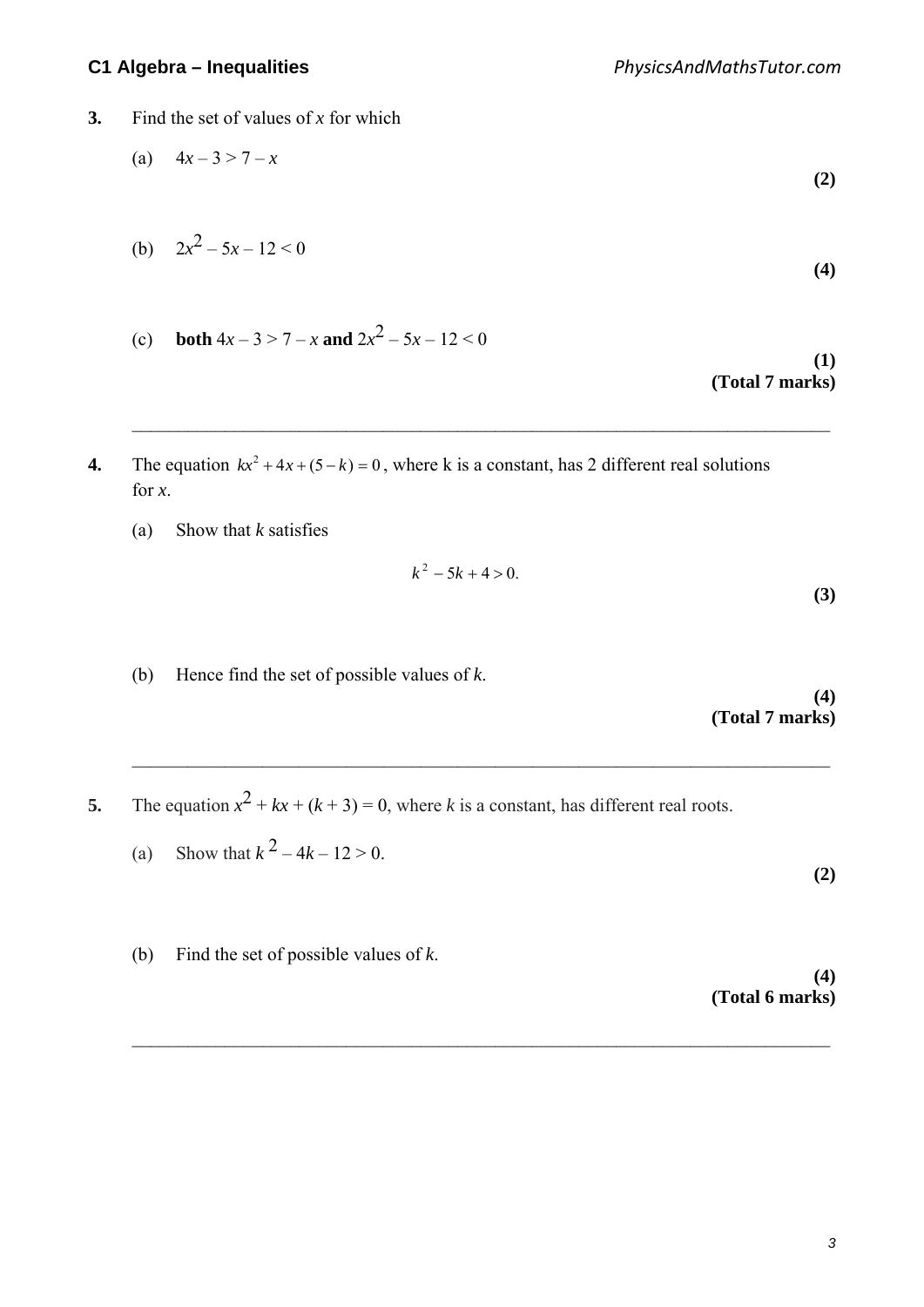### **6.** The equation  $2x^2 - 3x - (k+1) = 0$ , where *k* is a constant, has no real roots. Find the set of possible values of *k*.

**(Total 4 marks)**

**(2)** 

**(2)** 

**(2)** 

#### **7.** Find the set of values of *x* for which

(a) 
$$
3(2x+1) > 5-2x
$$
,

 $\mathcal{L}_\text{max} = \frac{1}{2} \sum_{i=1}^{n} \frac{1}{2} \sum_{i=1}^{n} \frac{1}{2} \sum_{i=1}^{n} \frac{1}{2} \sum_{i=1}^{n} \frac{1}{2} \sum_{i=1}^{n} \frac{1}{2} \sum_{i=1}^{n} \frac{1}{2} \sum_{i=1}^{n} \frac{1}{2} \sum_{i=1}^{n} \frac{1}{2} \sum_{i=1}^{n} \frac{1}{2} \sum_{i=1}^{n} \frac{1}{2} \sum_{i=1}^{n} \frac{1}{2} \sum_{i=1}^{n} \frac{1$ 

(b)  $2x^2 - 7x + 3 > 0$ , **(4)** 

(c) **both** 
$$
3(2x + 1) > 5 - 2x
$$
 and  $2x^2 - 7x + 3 > 0$ .

#### **(2) (Total 8 marks)**

**8.** The width of a rectangular sports pitch is *x* metres,  $x > 0$ . The length of the pitch is 20 m more than its width. Given that the perimeter of the pitch must be less than 300 m,

 $\mathcal{L}_\text{max} = \frac{1}{2} \sum_{i=1}^{n} \frac{1}{2} \sum_{i=1}^{n} \frac{1}{2} \sum_{i=1}^{n} \frac{1}{2} \sum_{i=1}^{n} \frac{1}{2} \sum_{i=1}^{n} \frac{1}{2} \sum_{i=1}^{n} \frac{1}{2} \sum_{i=1}^{n} \frac{1}{2} \sum_{i=1}^{n} \frac{1}{2} \sum_{i=1}^{n} \frac{1}{2} \sum_{i=1}^{n} \frac{1}{2} \sum_{i=1}^{n} \frac{1}{2} \sum_{i=1}^{n} \frac{1$ 

(a) form a linear inequality in *x*.

Given that the area of the pitch must be greater than 4800  $m^2$ ,

- (b) form a quadratic inequality in *x*.
- (c) by solving your inequalities, find the set of possible values of *x*.

 $\mathcal{L}_\text{max} = \frac{1}{2} \sum_{i=1}^{n} \frac{1}{2} \sum_{i=1}^{n} \frac{1}{2} \sum_{i=1}^{n} \frac{1}{2} \sum_{i=1}^{n} \frac{1}{2} \sum_{i=1}^{n} \frac{1}{2} \sum_{i=1}^{n} \frac{1}{2} \sum_{i=1}^{n} \frac{1}{2} \sum_{i=1}^{n} \frac{1}{2} \sum_{i=1}^{n} \frac{1}{2} \sum_{i=1}^{n} \frac{1}{2} \sum_{i=1}^{n} \frac{1}{2} \sum_{i=1}^{n} \frac{1$ 

#### **(4) (Total 8 marks)**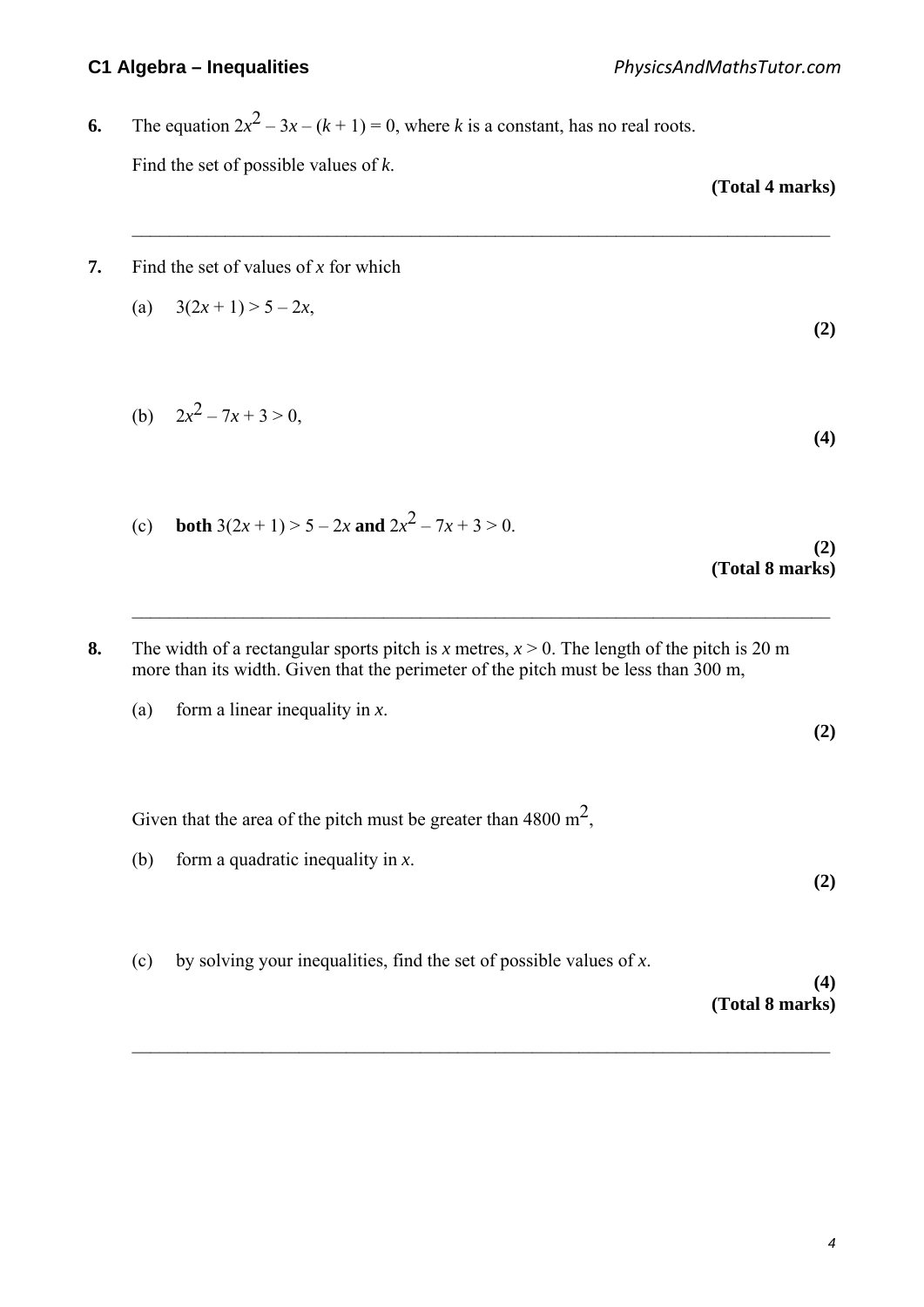- **9.** Find the set of values for *x* for which
	- (a)  $6x 7 < 2x + 3$ , **(2)**
	- (b)  $2x^2 11x + 5 < 0$ , **(4)**

 $\mathcal{L}_\text{max} = \frac{1}{2} \sum_{i=1}^{n} \frac{1}{2} \sum_{i=1}^{n} \frac{1}{2} \sum_{i=1}^{n} \frac{1}{2} \sum_{i=1}^{n} \frac{1}{2} \sum_{i=1}^{n} \frac{1}{2} \sum_{i=1}^{n} \frac{1}{2} \sum_{i=1}^{n} \frac{1}{2} \sum_{i=1}^{n} \frac{1}{2} \sum_{i=1}^{n} \frac{1}{2} \sum_{i=1}^{n} \frac{1}{2} \sum_{i=1}^{n} \frac{1}{2} \sum_{i=1}^{n} \frac{1$ 

 $\mathcal{L}_\text{max} = \frac{1}{2} \sum_{i=1}^{n} \frac{1}{2} \sum_{i=1}^{n} \frac{1}{2} \sum_{i=1}^{n} \frac{1}{2} \sum_{i=1}^{n} \frac{1}{2} \sum_{i=1}^{n} \frac{1}{2} \sum_{i=1}^{n} \frac{1}{2} \sum_{i=1}^{n} \frac{1}{2} \sum_{i=1}^{n} \frac{1}{2} \sum_{i=1}^{n} \frac{1}{2} \sum_{i=1}^{n} \frac{1}{2} \sum_{i=1}^{n} \frac{1}{2} \sum_{i=1}^{n} \frac{1$ 

 $\mathcal{L}_\text{max} = \frac{1}{2} \sum_{i=1}^{n} \frac{1}{2} \sum_{i=1}^{n} \frac{1}{2} \sum_{i=1}^{n} \frac{1}{2} \sum_{i=1}^{n} \frac{1}{2} \sum_{i=1}^{n} \frac{1}{2} \sum_{i=1}^{n} \frac{1}{2} \sum_{i=1}^{n} \frac{1}{2} \sum_{i=1}^{n} \frac{1}{2} \sum_{i=1}^{n} \frac{1}{2} \sum_{i=1}^{n} \frac{1}{2} \sum_{i=1}^{n} \frac{1}{2} \sum_{i=1}^{n} \frac{1$ 

(c) both  $6x - 7 < 2x + 3$  and  $2x^2 - 11x + 5 < 0$ .

**(1) (Total 7 marks)**

#### **10.** Find the set of values of *x* for which

$$
(2x+1)(x-2) > 2(x+5).
$$

**(Total 7 marks)**

**11.** Solve the inequality

 $10 + x^2 > x(x - 2)$ .

**(Total 3 marks)**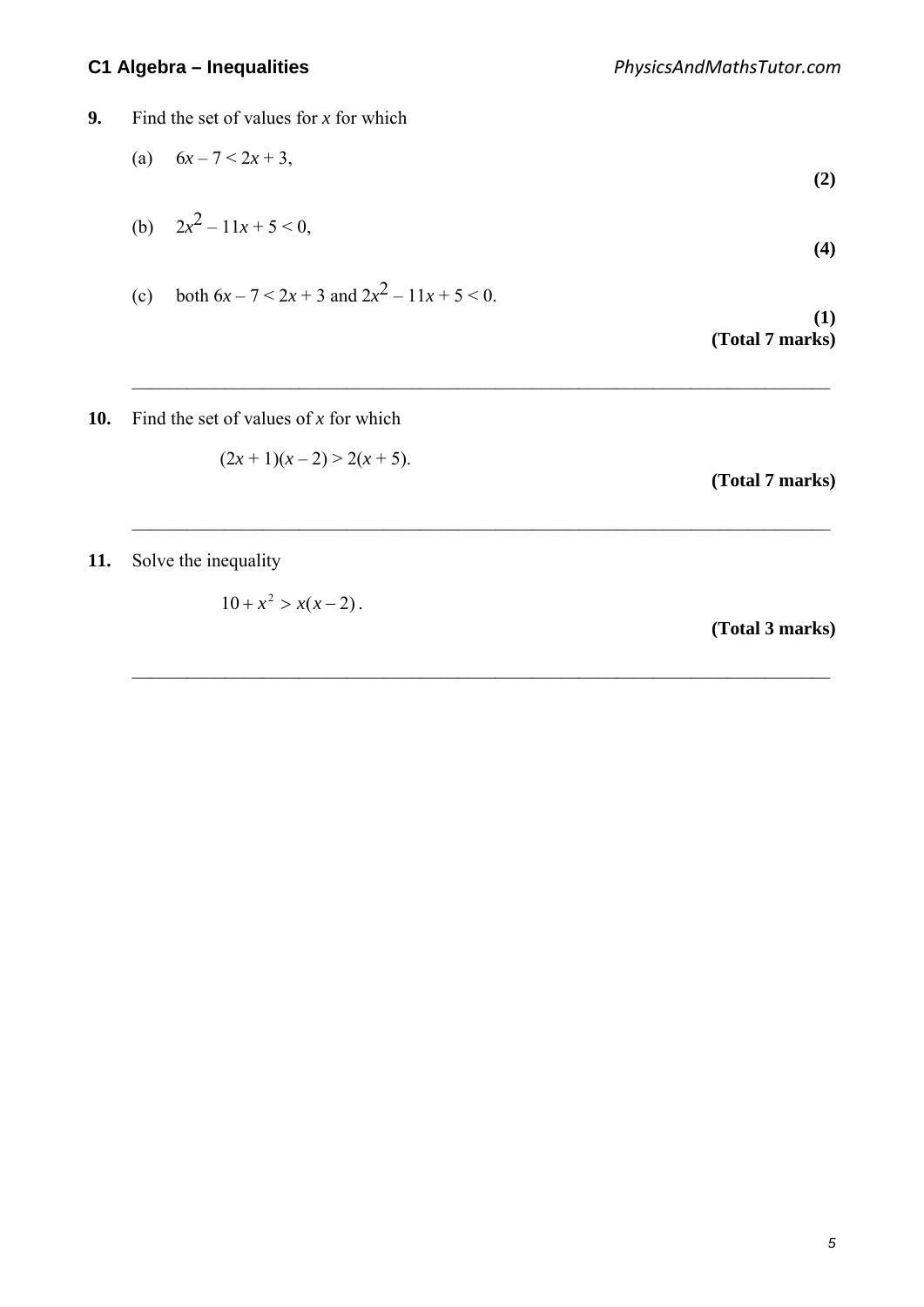| 1. |     | (a) $3x-6 < 8-2x \rightarrow 5x < 14$                                                                                              | $(Accept 5x-14<0$ (o.e.))                                                                                                                                                                                                                                       | M <sub>1</sub>                |              |
|----|-----|------------------------------------------------------------------------------------------------------------------------------------|-----------------------------------------------------------------------------------------------------------------------------------------------------------------------------------------------------------------------------------------------------------------|-------------------------------|--------------|
|    |     | $x < 2.8$ or $\frac{14}{5}$ or $2\frac{4}{5}$                                                                                      | (condone $\leq$ )                                                                                                                                                                                                                                               | A <sub>1</sub>                | 2            |
|    |     | <b>Note</b>                                                                                                                        |                                                                                                                                                                                                                                                                 |                               |              |
|    |     | M1 for attempt to rearrange to $kx \le m$ (o.e.) Either $k = 5$ or $m = 14$<br>should be correct Allow $5x = 14$ or even $5x > 14$ |                                                                                                                                                                                                                                                                 |                               |              |
|    | (b) | Critical values are $x = \frac{7}{2}$ and -1                                                                                       |                                                                                                                                                                                                                                                                 | B <sub>1</sub>                |              |
|    |     | Choosing "inside" $-1 < x < \frac{7}{2}$                                                                                           |                                                                                                                                                                                                                                                                 | M <sub>1</sub> A <sub>1</sub> | 3            |
|    |     | <b>Note</b>                                                                                                                        |                                                                                                                                                                                                                                                                 |                               |              |
|    |     | for both correct critical values. (May be implied by a<br>B <sub>1</sub><br>correct inequality)                                    |                                                                                                                                                                                                                                                                 |                               |              |
|    |     | ft their values and choose the "inside" region<br>M1<br>A1<br>provided $-1 \le x$ is in the final answer                           | for fully correct inequality (Must be in part (b): do not give<br>marks if only seen in (c)) Condone seeing $x < -1$ in working                                                                                                                                 |                               |              |
|    |     | e.g. $x > -1$ , $x < \frac{7}{2}$ or $x > -1$ "or" $x < \frac{7}{2}$ or $x > -1$ "blank space"                                     |                                                                                                                                                                                                                                                                 |                               |              |
|    |     | $x < \frac{7}{2}$ score M1A0                                                                                                       |                                                                                                                                                                                                                                                                 |                               |              |
|    |     | BUT allow $x > -1$ and $x < \frac{7}{2}$ to score M1A1 (the "and" must be seen)                                                    |                                                                                                                                                                                                                                                                 |                               |              |
|    |     | Also $\left(-1, \frac{7}{2}\right)$ will score M1A1                                                                                |                                                                                                                                                                                                                                                                 |                               |              |
|    |     | NB $x < -1$ , $x < \frac{7}{2}$ is of course M0A0 and a number line even with<br>"open" ends is M0A0                               |                                                                                                                                                                                                                                                                 |                               |              |
|    |     | Allow 3.5 instead of $\frac{7}{2}$                                                                                                 |                                                                                                                                                                                                                                                                 |                               |              |
|    |     | (c) $-1 \le x \le 2.8$                                                                                                             |                                                                                                                                                                                                                                                                 | B <sub>1</sub> ft             | $\mathbf{I}$ |
|    |     |                                                                                                                                    | Accept any exact equivalents to $-1$ , 2.8, 3.5                                                                                                                                                                                                                 |                               |              |
|    |     | <b>Note</b>                                                                                                                        |                                                                                                                                                                                                                                                                 |                               |              |
|    |     | B <sub>1</sub> ft<br>regions and not single values.<br>symbol $\emptyset$ .                                                        | for $-1 < x < 2.8$ (ignoring their previous answers) or ft their<br>answers to part (a) and part (b) provided both answers were<br>Allow use of "and" between inequalities as in part (b)<br>If their set is empty allow a suitable description in words or the |                               |              |

Common error: If (a) is correct and in (b) they simply leave their answer as  $x < -1$ ,  $x < 3.5$  then in (c)  $x < -1$  would get B1ft as this is a correct follow through of these 3 inequalities.

Penalise use of  $\leq$  only on the A1 in part (b). [i.e. condone in part (a)]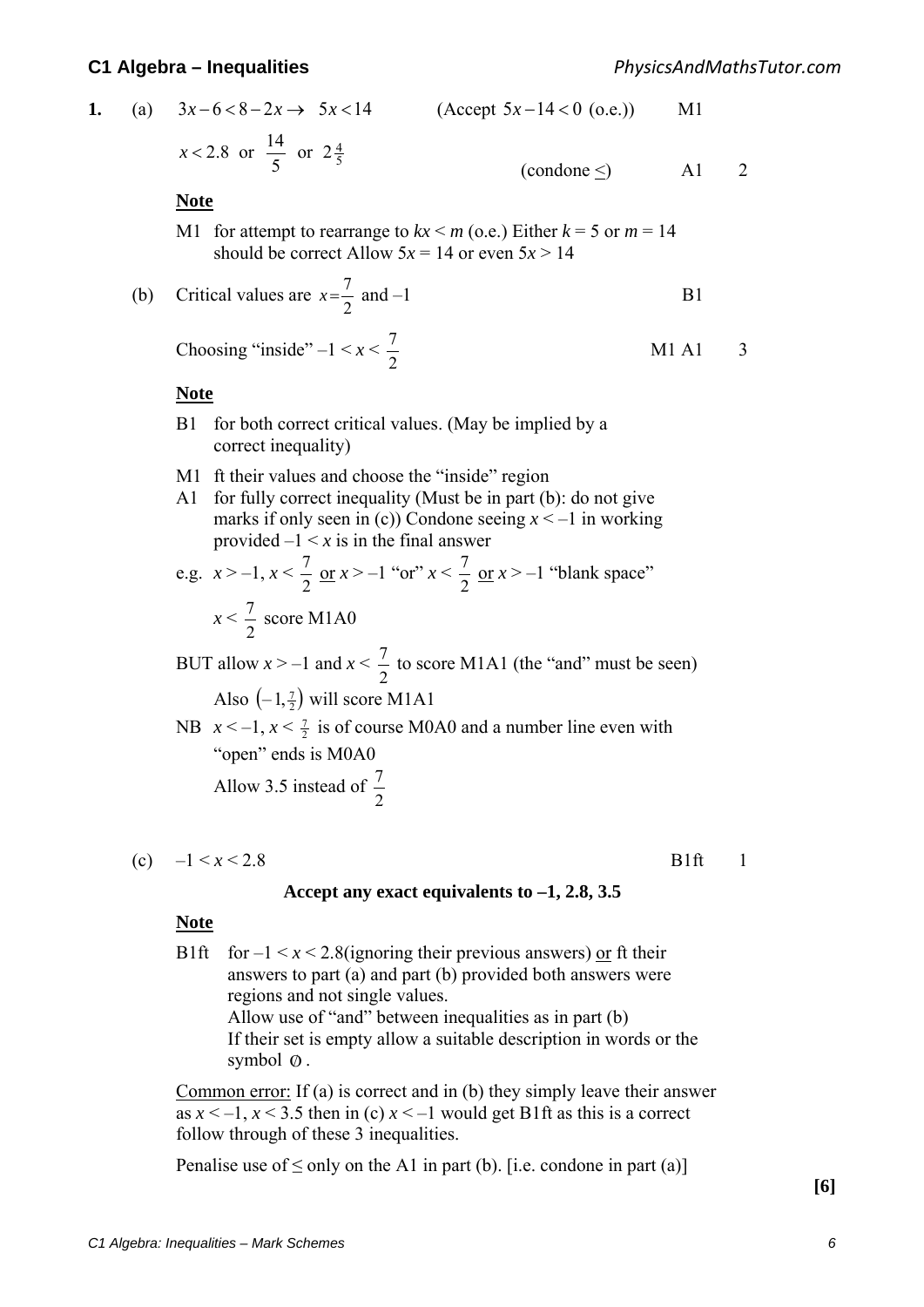|  |  | 2. (a) $(x+2k)^2$ or $\left(x+\frac{4k}{2}\right)^2$ |  |
|--|--|------------------------------------------------------|--|
|--|--|------------------------------------------------------|--|

$$
(x \pm F)^2 \pm G \pm 3 \pm 11k
$$
 (where *F* and *G* are any functions of *k*,  
not involving *x*) M1

 $(x+2k)^{2} - 4k^{2} + (3+11k)$  Accept unsimplified equivalents such as A1 3

$$
\left(x + \frac{4k}{2}\right)^2 - \left(\frac{4k}{2}\right)^2 + 3 + 11k,
$$

and i.s.w. if necessary.

(b) Accept part (b) solutions seen in part (a).  $``4k^2 -11k - 3" = 0$   $(4k+1)(k-3) = 0$   $k = ...$ , M1 [Or, 'starting again',  $b^2 - 4ac = (4k)^2 - 4(3 + 11k)$ and proceed to  $k = ...$ ]  $-\frac{1}{4} < k < 3$ 4  $-\frac{1}{4} < k < 3$  (Ignore any inequalities for the first 2 marks in  $(b)$ ). A 1 Using  $b^2 - 4ac < 0$  for no real roots, i.e. " $4k^2 - 11k - 3$ " < 0, to establish inequalities involving their two critical values  $m$  and  $n$  M1 (even if the inequalities are wrong, e.g.  $k \le m, k \le n$ ). 3 4  $-\frac{1}{\epsilon}$  < k < 3 (See conditions below) Follow through their critical values and a set of the set of the set of the set of the set of the set of the set of the set of the set of the set of the set of the set of the set of the set of the set of the set of the set of the set of The final A1ft is still scored if the answer  $m \leq k \leq n$ follows  $k \leq m, k \leq n$ . Using *x* instead of *k* in the final answer loses only the  $2^{nd}$ A mark, (condone use of *x* in earlier working).

#### **Note**

 1st M: Forming and solving a 3-term quadratic in *k* (usual rules.. see general principles at end of scheme). The quadratic must

come from " $b^2 - 4ac$ ", or from the "*q*" in part (a).

Using wrong discriminant, e.g. " $b^2 + 4ac$ " will score no marks in part (b).

 $2<sup>nd</sup>$  M: As defined in main scheme above.

 $2^{nd}$  A1ft:  $m \le k \le n$ , where  $m \le n$ , for their critical values m and n.

 Other possible forms of the answer (in each case  $m < n$ ):

<sup>(</sup>i)  $n > k > m$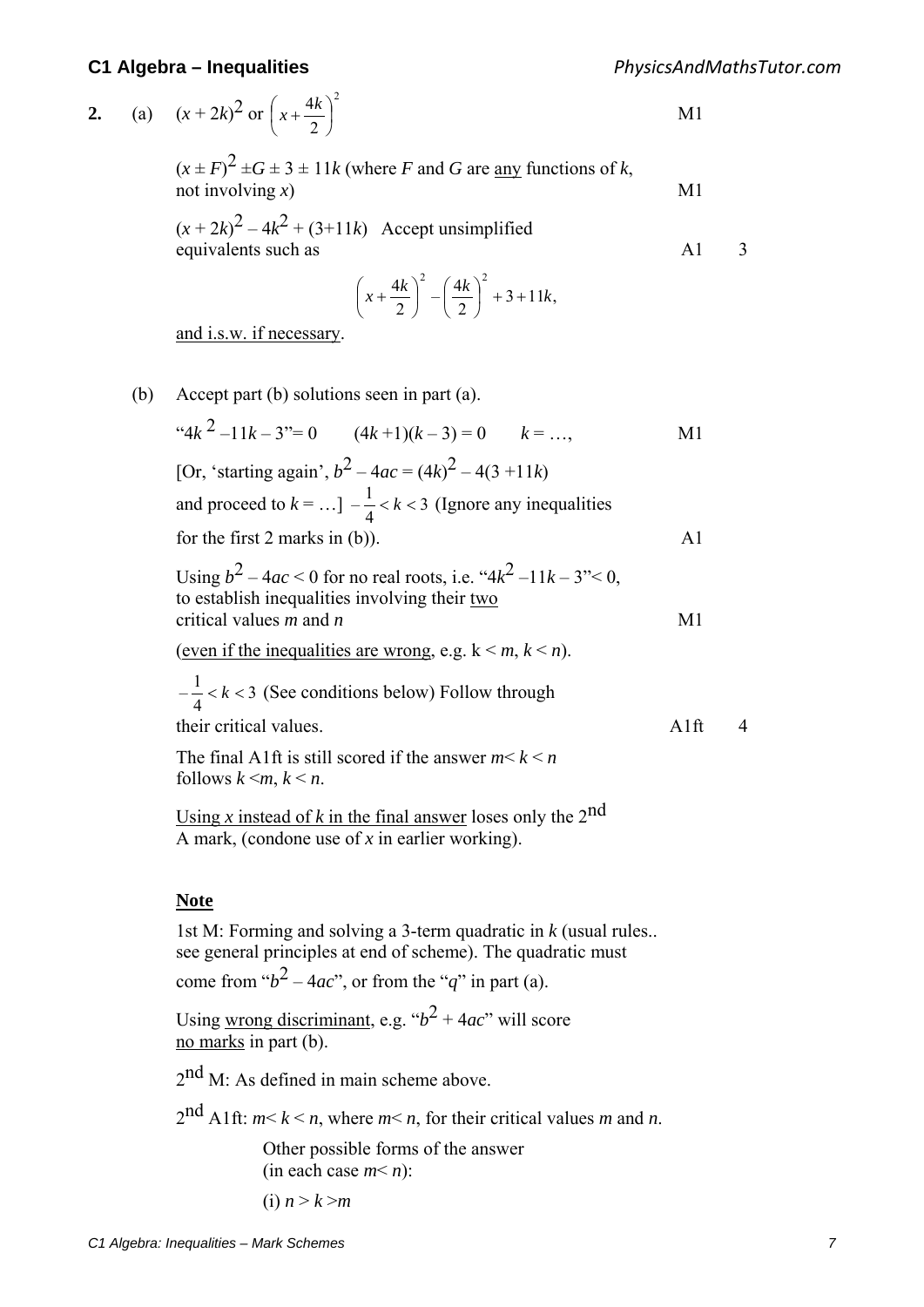(ii)  $k > m$  and  $k < n$ 

 In this case the word "and" must be seen (implying intersection).

(iii)  $k \in (m,n)$  (iv)  $\{k : k > m\} \cap \{k : k \le n\}$ 

Not just a number line.

Not just  $k > m$ ,  $k < n$  (without the word "and").

(c)



| Shape $\vee$ (seen in (c))                                                                                                                |    |   |
|-------------------------------------------------------------------------------------------------------------------------------------------|----|---|
| Minimum in correct quadrant, <u>not</u> touching the <i>x</i> -axis, not on the<br>y-axis, and there must be no other minimum or maximum. | B1 |   |
| $(0, 14)$ or 14 on y-axis.<br>Allow $(14, 0)$ marked on y-axis.                                                                           |    |   |
| n.b. Minimum is at $(-2,10)$ , (but there is no mark for this).                                                                           | B1 | 3 |
| <b>Note</b>                                                                                                                               |    |   |
| Final B1 is dependent upon a sketch having been attempted<br>in part $(c)$ .                                                              |    |   |

**[10]**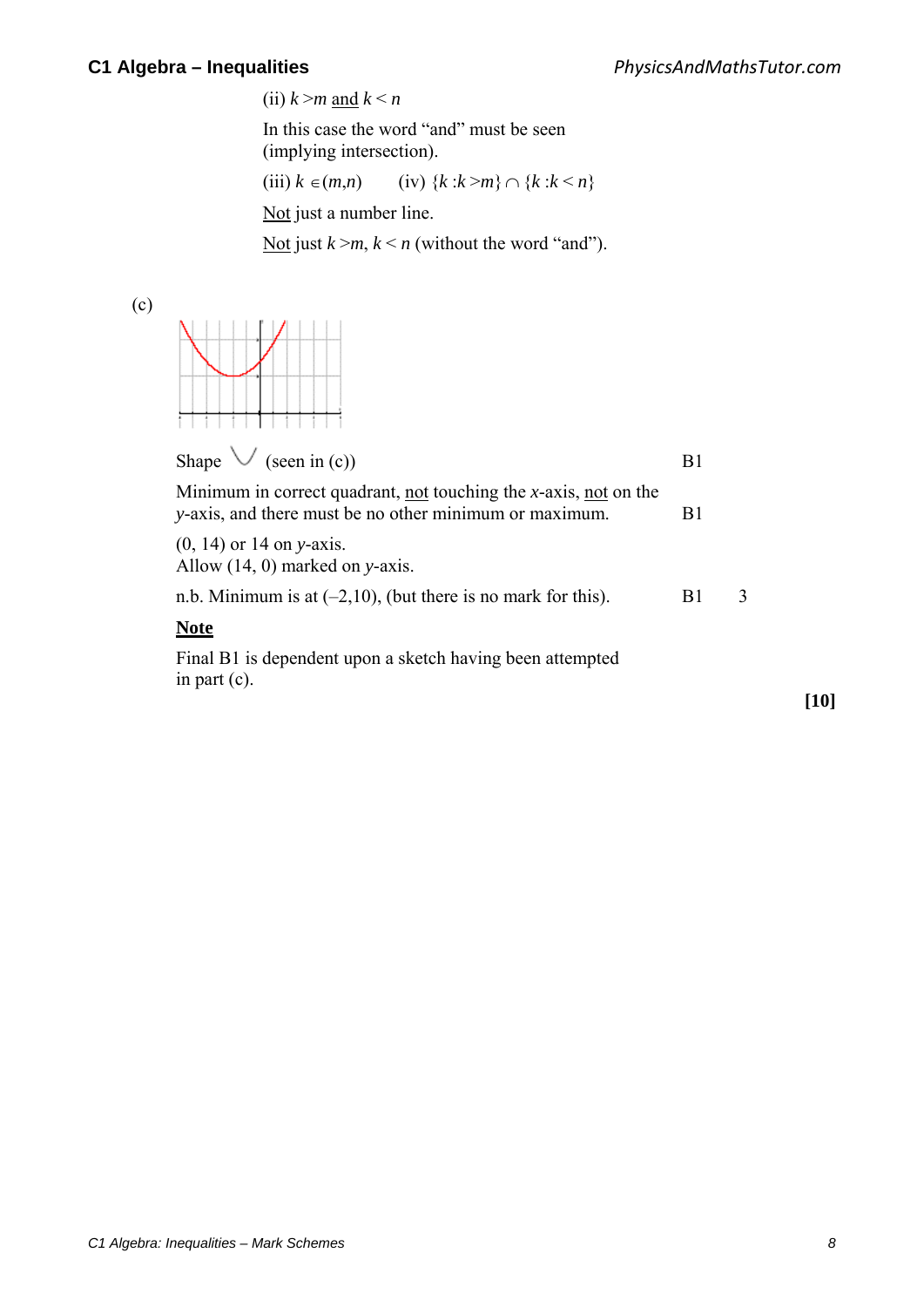**3.** (a)  $5x > 10, x > 2$  [Condone  $x > \frac{10}{2} = 2$  for M1A1] M1, A1 2

#### **Note**

M1 for attempt to collect like terms on each side leading to  $ax > b$ , or  $ax < b$ , or  $ax = b$ 

Must have *a* or *b* correct so eg  $3x > 4$  scores M0

(b) 
$$
(2x+3)(x-4) = 0
$$
, 'Critical values' are  $-\frac{3}{2}$  and 4 M1, A1

 4 2 <sup>3</sup> – *<sup>x</sup>*<< M1 A1ft 4

#### **Note**

1<sup>st</sup> M1 for an attempt to factorize or solve to find critical values. Method must potentially give 2 critical values

 $1<sup>st</sup>$  A1 for  $-\frac{3}{2}$  and 4 seen. They may write  $x < -\frac{3}{2}$ ,  $x < 4$  and still get this A1

 $2<sup>nd</sup>$  M1 for choosing the "inside region" for their critical values

 $2<sup>nd</sup>$  A1ft follow through their 2 distinct critical values Allow 2  $x > -\frac{3}{2}$  with "or" "," " $\cup$ "  $x < 4$  to score M1A0 but "and"

or "∩" score M1A1

 $x \in (-\frac{3}{2}, 4)$  is M1A1 but  $x \in [-\frac{3}{2}, 4]$  is M1A0. Score M0A0 for a number line or graph only

(c)  $2 \le x \le 4$  B1ft 1

#### **Note**

B1ft Allow if **a correct answer is seen** or follow through their answer to (a) and their answer to (b) but their answers to (a) and (b) must be regions. Do not follow through single values. If their follow through answer is the empty set accept  $\emptyset$  or  $\{\}\$  or equivalent in words If (a) or (b) are not given then score this mark for cao NB You may see  $x \le 4$  (with anything or nothing in-between)  $x \le -1.5$  in (b) and empty set in (c) for B1ft **Do not award marks for part (b) if only seen in part (c)**

Use of  $\leq$  instead of  $\leq$  (or  $\geq$  instead of  $\geq$  ) loses one accuracy mark only, at first occurrence.

**[7]**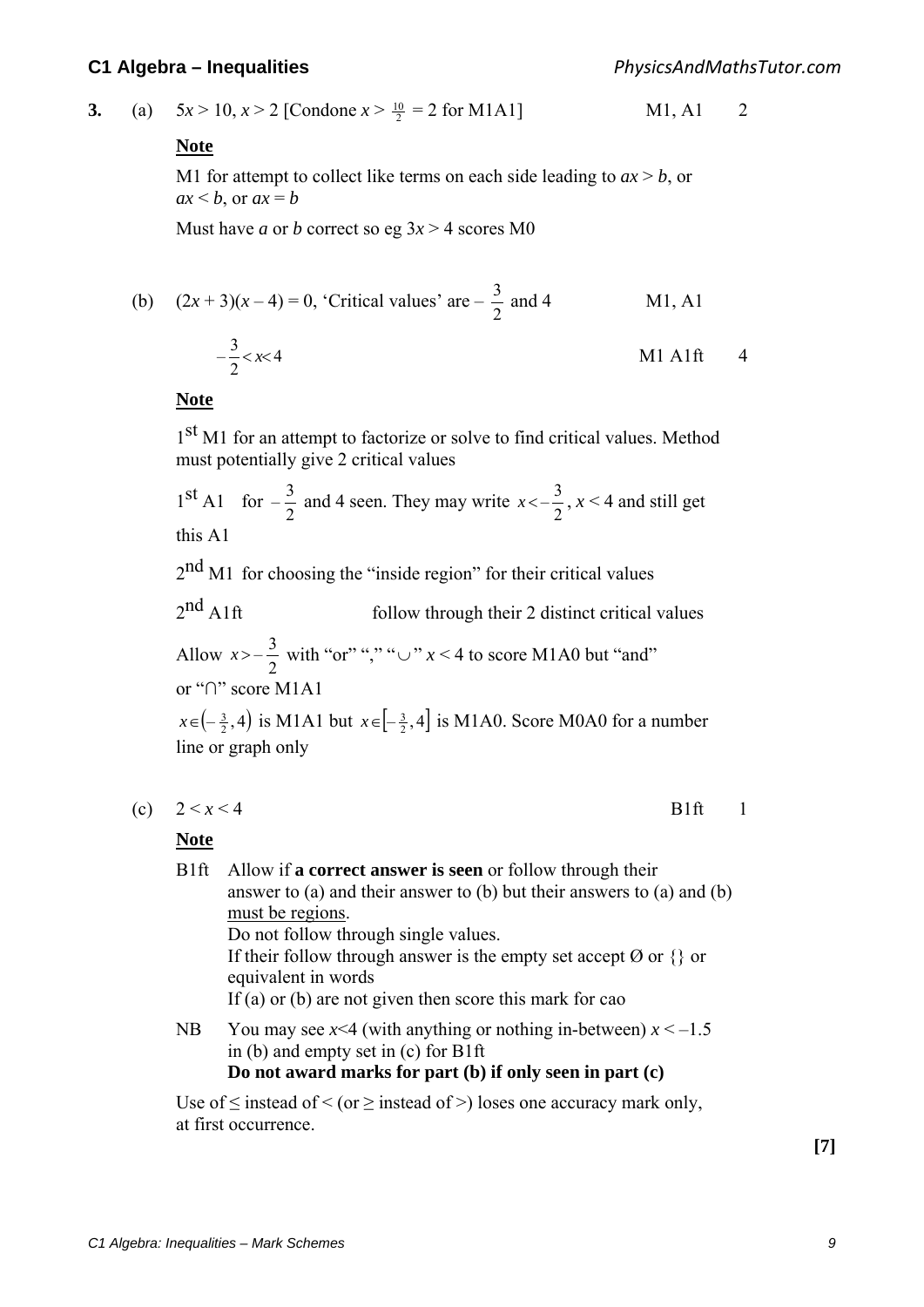4. (a) 
$$
b^2 - 4ac > 0 \Rightarrow 16 - 4k(5 - k) > 0
$$
 or equiv., e.g.  $16 > 4k(5 - k)$  M1A1  
So  $k^2 - 5k + 4 > 0$  (Allow any order of terms,  
e.g.  $4 - 5k + k^2 > 0$ )  
(\*) Also 3

#### **Note**

M1 for attempting to use the discriminant of the initial equation  $(0, 0)$  not required, but substitution of *a*, *b* and *c* in the correct formula is required). If the formula  $b^2 - 4ac$  is seen, at least 2 of *a*, *b* and *c* must be correct. If the formula  $b^2 - 4ac$  is not seen, all 3 (*a, b* and *c*) must be correct. This mark can still be scored if substitution in  $b^2 - 4ac$  is within the quadratic formula. This mark can also be scored by comparing *b*2 and 4*ac* (with substitution). However, use of  $b^2 + 4ac$  is M0.

 1st A1 for fully correct expression, possibly unsimplified, with > symbol. NB must appear before the last line, even if this is

> simply in a statement such as  $b^2 - 4ac > 0$  or 'discriminant' positive'.

Condone a bracketing slip, e.g.  $16 - 4 \times k \times 5 - k$  if subsequent work is correct and convincing.

 $2<sup>nd</sup>$  A1 for a fully correct derivation with no incorrect working seen. Condone a bracketing slip if otherwise correct and convincing.

Using  $\sqrt{h^2-4ac} > 0$ 

Only available mark is the first M1 (unless recovery is seen).

(b) Critical Values  $(k-4)(k-1) = 0$   $k = ...$  . M1

 $k = 1 \text{ or } 4$  A1

Choosing "outside" region M1

$$
k < 1 \text{ or } k > 4 \tag{A1}
$$

#### **Note**

- $1<sup>st</sup>$  M1 for attempt to solve an appropriate 3TQ
- $1<sup>st</sup>$  A1 for both  $k = 1$  and 4 (only the critical values are required, so accept, e.g.  $k > 1$  and  $k > 4$ ). \* \*
- 2nd M1 for choosing the "outside" region. A diagram or table alone is not sufficient. Follow through their values of k. The set of values must be 'narrowed down' to score this M mark… listing everything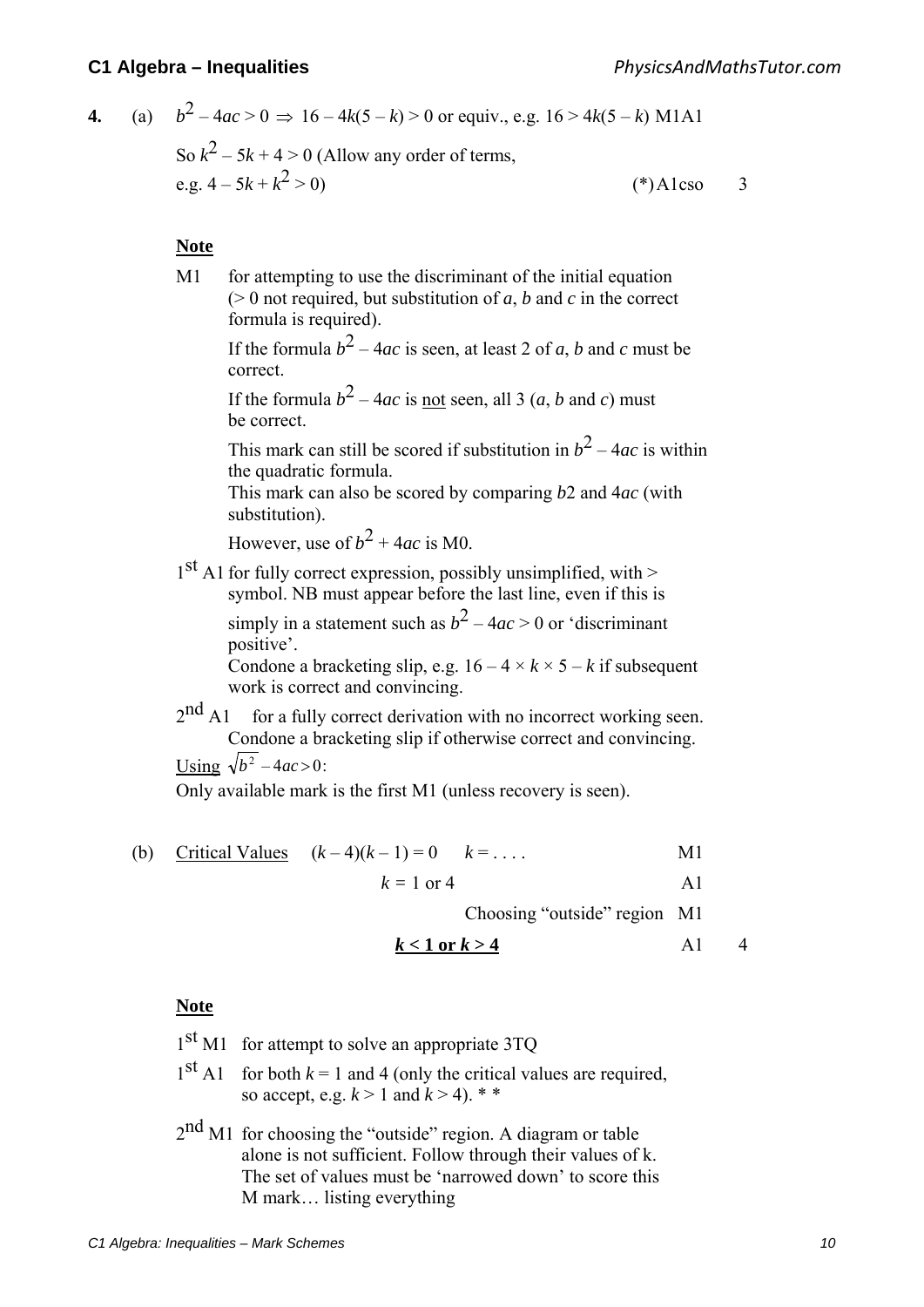*PhysicsAndMathsTutor.com*

 $k < 1, 1 < k < 4, k > 4$  is M0

 $2<sup>nd</sup>$  A1 for correct answer only, condone " $k < 1, k > 4$ " and even " $k < 1$  and  $k > 4$ ". but " $1 > k > 4$ " is A0.

\* \* Often the statement  $k > 1$  and  $k > 4$  is followed by the correct final answer. Allow full marks.

Seeing 1 and 4 used as critical values gives the first M1 A1 by implication.

In part (b), condone working with x's except for the final mark, where the set of values must be a set of values of *k* (i.e. 3 marks out of 4).

Use of  $\leq$  (or  $\geq$ ) in the final answer loses the final mark.

**[7]**

**5.** (a) Attempt to use discriminant  $b^2 - 4ac$  M1  $k^2 - 4(k+3) > 0$   $\vec{k} - 4k - 12 > 0$  (\*) A1cso 2 M1 for use of  $b^2 - 4ac$ , one of *b* or *c* must be correct. Or full attempt using completing the square that leads to a 3TQ in *k* e.g.  $\left[ x + \frac{k}{2} \right] = \frac{k}{4} - (k+3)$ <sup>2</sup>  $\left| \right|_L^2$  $\frac{k}{4}$  – (k + J  $\backslash$  $\mathsf{I}$  $\overline{\phantom{a}}$  $\setminus$  $\left[\left[x+\frac{k}{2}\right]^2\right]$  $\left(x + \frac{k}{2}\right)^2 = \frac{k^2}{k^2} - (k^2)$ 

- A1cso Correct argument to printed result. Need to state (or imply) that  $b^2 - 4ac > 0$  and no incorrect working seen. Must have  $> 0$ . If  $> 0$  just appears with  $k^2 - 4(k+3) > 0$ that is OK. If  $> 0$  appears on last line only with no explanation give A0. *b*<sup>2</sup> – 4*ac* followed by  $k^2 - 4k - 12 > 0$  only is insufficient so M0A0
- e.g.  $k^2 4 \times 1 \times k + 3$  (missing brackets) can get M1A0 but  $k^2 + 4(k + 3)$  is M0A0 (wrong formula) Using  $\sqrt{b^2 - 4ac} > 0$  is M0.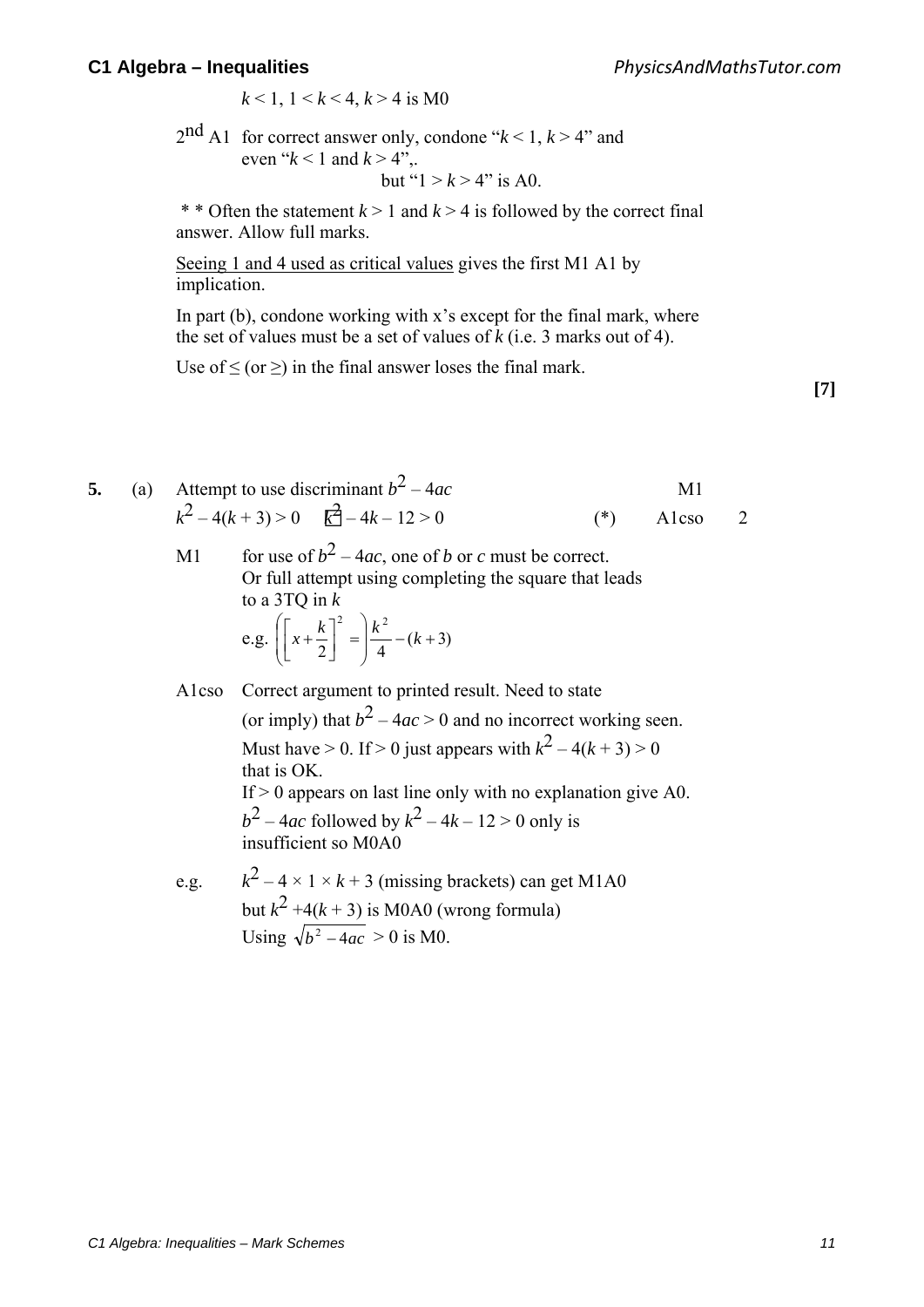- (b)  $k^2 4k 12 = 0 \prod k \prod a(k \prod b)$ , with  $ab = 12$ or  $(k = )\frac{12}{2}$  $\frac{4\pm\sqrt{4^2 - -4 \times 12}}{2}$  or  $(k-2)^2 \square 2^2 - 12$  M1  $k = -2$  and 6 (both) A1  $k \le -2, k \ge 6$  or  $(-\Box, -2)$ ;(6,  $\Box$ ) M: choosing "outside" M1 A1ft 4 1<sup>st</sup>M1 for attempting to find critical regions. Factors, formula or completing the square  $1<sup>st</sup>$  A1 for  $k = 6$  and  $-2$  only 2<sup>nd</sup> M1 for choosing the outside regions  $2<sup>nd</sup>$  A1ft as printed on f.t. their (non identical) critical values  $6 < k < -2$  is M1A0 but ignore if it follows a correct version  $-2 < k < 6$  is M0A0 whatever their diagram looks like Condone use of *x* instead of *k* for critical values and final answers in (b). Treat this question as 3 two mark parts. If part (a) is seen in (b) or
- vice versa marks can be awarded.
- **6.** Use of  $b^2 4ac$ , perhaps implicit (e.g. in quadratic formula) M1  $(-3)^2 - 4 \times 2 \times -(k+1) < 0$   $(9+8(k+1) < 0)$  A1  $8k \le -17$  (Manipulate to get  $pk \le a$ , or  $pk \ge a$ , or  $pk = a$ ) M1

$$
17 \t(12) \t(12) \t(12)
$$

$$
k < -\frac{17}{8}
$$
 (Or equiv:  $k < -2\frac{1}{8}$  or  $k < -2.125$ ) A1cso 4

- $1<sup>st</sup>$  M: Could also be, for example, comparing or equating  $b<sup>2</sup>$  and 4*ac*. Must be considering the given quadratic equation. There must not be *x* terms in the expression, but there must be a *k* term.
- 1<sup>st</sup> A:Correct expression (need not be simplified) and correct inequality sign. Allow also  $-3^2 - 4 \times 2 \times -(k+1) \le 0$ .

 $2<sup>nd</sup>$  M: Condone sign or bracketing mistakes in manipulation. Not dependent on 1<sup>st</sup> M, but should not be given for irrelevant work. M0 M1 could be scored:

e.g. where  $b^2 + 4ac$  is used instead of  $b^2 - 4ac$ .

**[6]**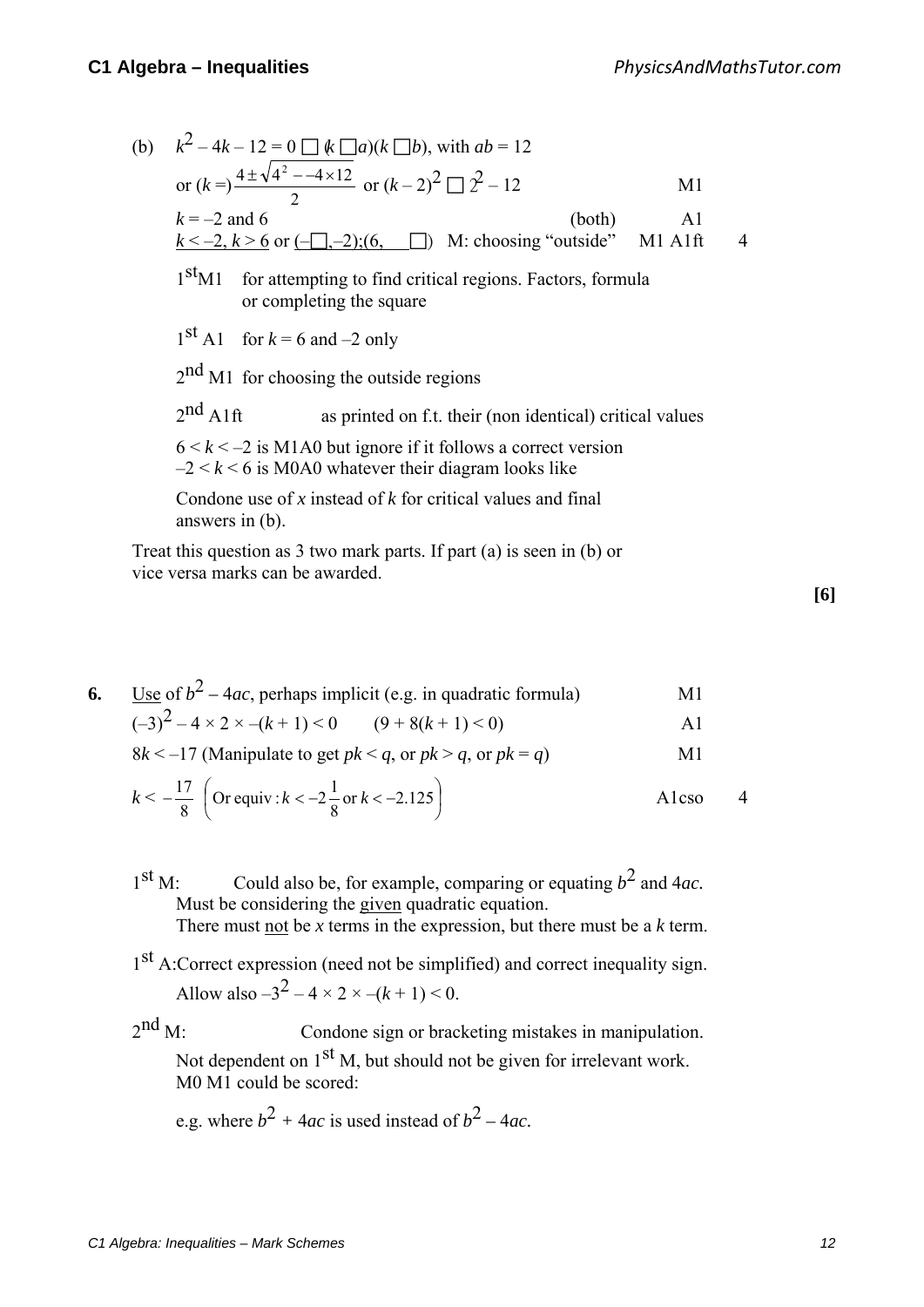$\frac{y}{\sqrt{1}}$  /

**[4]** 

Special cases:

- 1. Where there are *x* terms in the discriminant expression, but then division by  $x^2$  gives an inequality/equation in *k*. (This could score M0 A0 M1 A1).
- 2. Use of  $\Box$  instead of < loses one A mark only, at first occurrence, so an otherwise correct solution leading to  $k \square - \frac{17}{8}$  scores M1 A0 M1 A1.

N.B. Use of  $b = 3$  instead of  $b = -3$  implies no A marks.

7. (a) 
$$
6x + 3 > 5 - 2x \square
$$
 &  $8x > 2$   
\n $x > \frac{1}{4}$  or 0.25 or  $\frac{2}{8}$   
\nM1 Multiply out and collect terms (allow one slip and

*M1 Multiply out and collect terms (allow one slip and allow use of = here)* 

(b) 
$$
(2x-1)(x-3) (> 0)
$$
   
Critical values  $x = \frac{1}{2}, 3$  (both) A1

$$
x
$$
  
Choosing "outside" region  
 $x > 3$  or  $x < \frac{1}{2}$   
 $I^{st} M1$  *Attempting to factorise 3TQ*  $\square$  X = ...

*2nd M1 Choosing the outside region*   $2^{nd}$  *A1 f.t. f.t. their critical values N.B.(x > 3, x >*  $\frac{1}{2}$  *is M0A0)* 

*For*  $p \le x \le q$  *where*  $p > q$  *penalise the final A1 in (b)* 

(c) 
$$
x > 3
$$
 or  $\frac{1}{4} < x < \frac{1}{2}$  B1f.t. B1f.t. 2

*f.t. their answers to (a) and (b)*

*1st B1 a correct f.t. leading to an infinite region 2nd B1 a correct f.t. leading to a finite region Penalise* ≤ *or* ≥ *once only at first offence. e.g. (a) (b) (c) Mark* 

$$
x > \frac{1}{4} \qquad \frac{1}{2} < x < 3 \qquad \frac{1}{2} < x < 3 \quad BO \, BI
$$

$$
x > \frac{1}{4} \qquad x > 3, x > \frac{1}{2} \qquad x > 3 \qquad BI \, BO
$$

**[8]**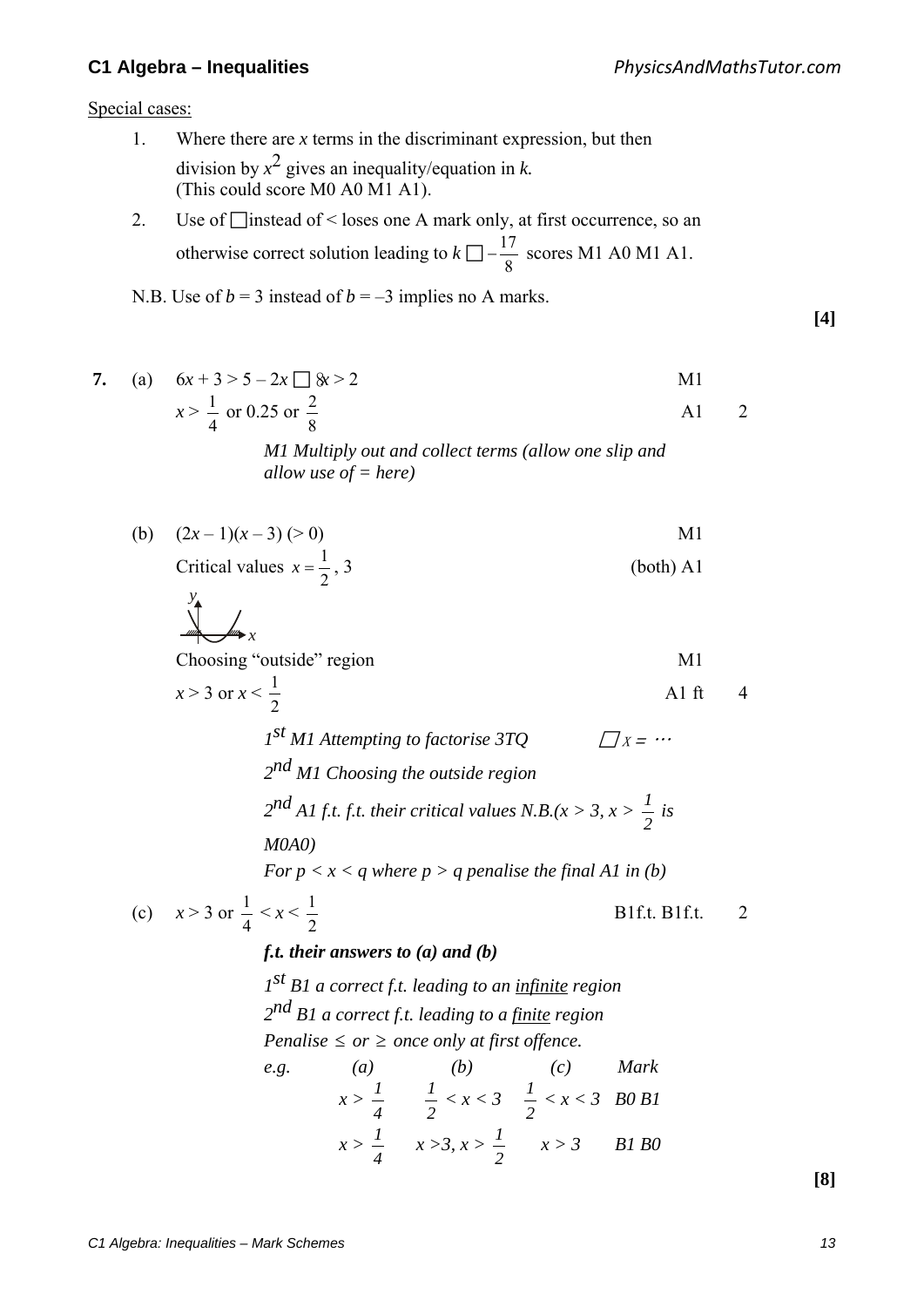*PhysicsAndMathsTutor.com*

8. (a) 
$$
2x + 2(x + 20) < 300
$$
  
\n(*Using x* – 20 is A0)  
\nM1 A1 2

(b) 
$$
x(x+20) > 4800
$$
  
\n(*Using x* – 20 is A0)  
\n(M1 A1 2)

| (c) 65 (i.e. Allow wrong inequality sign or $x = 65$ ).               | B1ft |                |  |
|-----------------------------------------------------------------------|------|----------------|--|
| Solving 3 term quadratic, $(x + 80)(x - 60) = 0$ $x = $               | M1   |                |  |
| $x > 60$ ( $x < -80$ may be included here, but there must be no other | A1   |                |  |
| wrong solution to the quadratic inequality such as $x > -80$ )        |      |                |  |
| 60 < x < 65                                                           | AI   | $\overline{4}$ |  |
|                                                                       |      |                |  |

**9.** (a)  $6x - 2x < 3 + 7$   $x < 2$ 2 M1 A1 2

|                       | (b) $(2x \square 1)(x \square 5)$ Critical values $\frac{1}{2}$ and 5 | M1 A1        |  |
|-----------------------|-----------------------------------------------------------------------|--------------|--|
| $\frac{1}{2}$ < x < 5 |                                                                       | $M1$ A1 ft 4 |  |

(c) 
$$
\frac{1}{2} < x < 2\frac{1}{2}
$$
 B1 ft 1

**[7]** 

| 10. $(2x+1)(x-2) > 2(x+5)$           |                     |  |
|--------------------------------------|---------------------|--|
| $2x^2-4x+x-2>2x+10$                  | M1A1                |  |
| $2x^2 - 5x - 12 > 0$                 | A <sub>1</sub> $ft$ |  |
| $(2x+3)(x-4) > 0$ (or solving M1 A1) | M1 A1 ft            |  |
| $x < -\frac{3}{2}, x > 4$            | $M1$ A <sub>1</sub> |  |

**[7]** 

| (c) 65 (i.e. Allow wrong inequality sign or $x = 65$ ).               | B1ft |                |  |
|-----------------------------------------------------------------------|------|----------------|--|
| Solving 3 term quadratic, $(x + 80)(x - 60) = 0$ $x = $               | M1   |                |  |
| $x > 60$ ( $x < -80$ may be included here, but there must be no other | A1   |                |  |
| wrong solution to the quadratic inequality such as $x > -80$ )        |      |                |  |
| 60 < x < 65                                                           | AI   | $\overline{4}$ |  |
|                                                                       |      |                |  |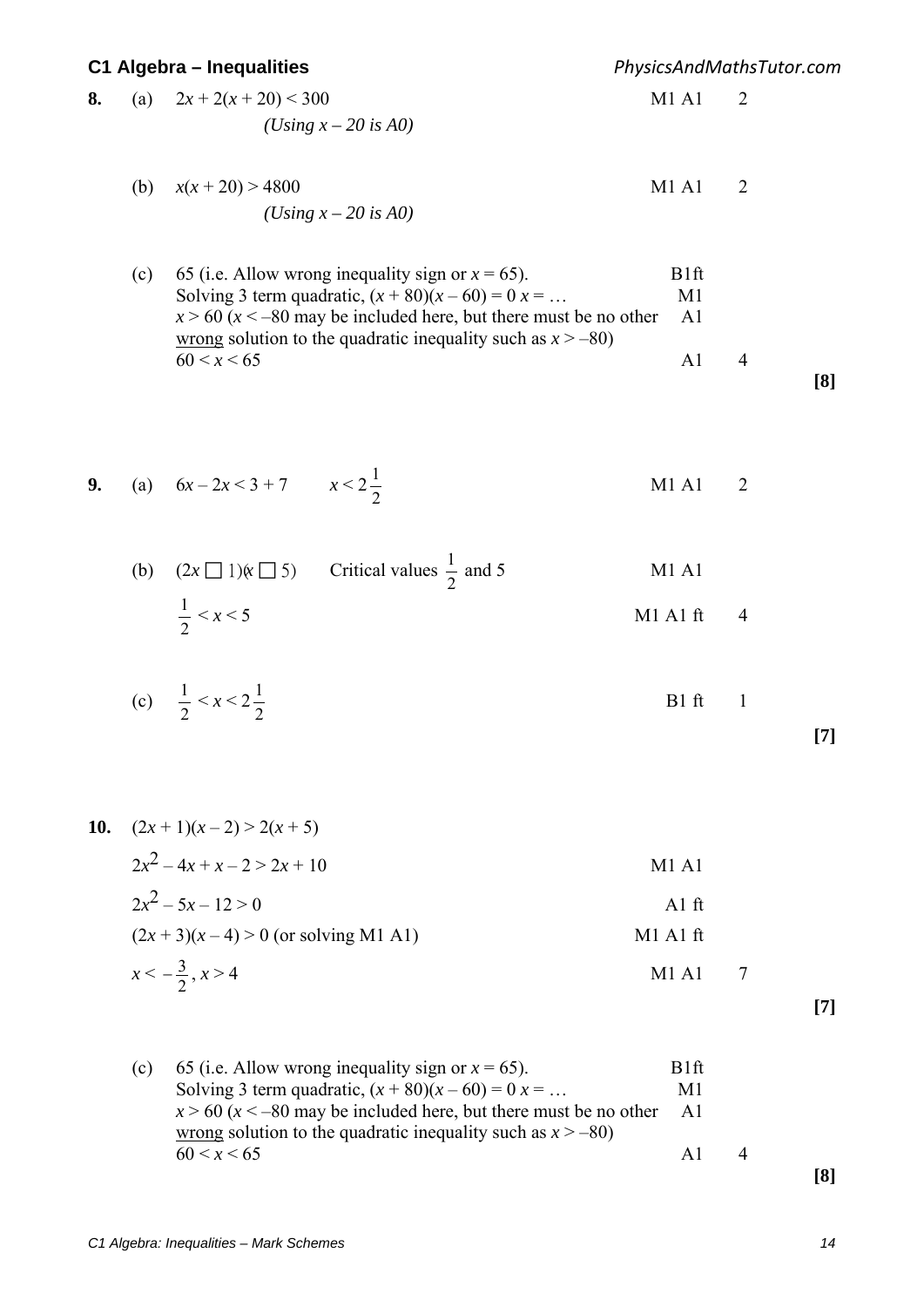| C1 Algebra – Inequalities      | PhysicsAndMathsTutor.com |  |                   |  |
|--------------------------------|--------------------------|--|-------------------|--|
| 11. $10 + x^2 \Box x^2 \Box x$ | B1                       |  |                   |  |
| 10<br>$x \mid x$ $\mid$ 5      | $M1 \, A1 \quad 3$       |  | $\lceil 3 \rceil$ |  |
|                                |                          |  |                   |  |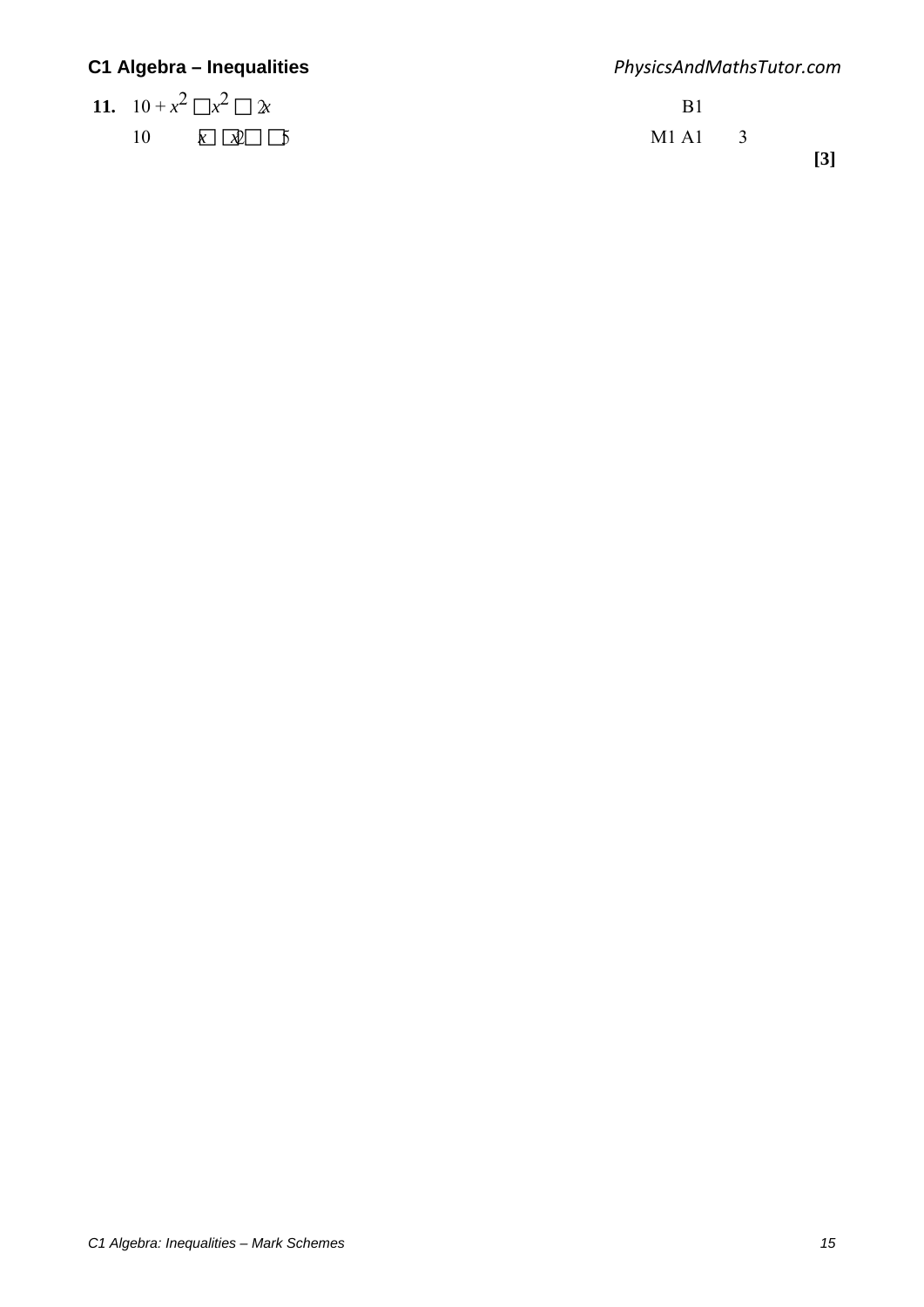**1.** Most handled the linear inequality in part (a) very well with only occasional errors in rearranging terms. The responses to part (b) though were less encouraging. It was surprising how many multiplied out the brackets and then tried factorising again (often incorrectly) or used the formula to find the critical values rather than simply writing them down as was intended. Those who found the critical values did not always go on to solve the inequality and those who did often gave their answer as  $x < -1$ ,  $x < 3.5$ . Those who sketched a graph of the function were usually more successful in establishing the correct interval.

 Part (c) was answered well by many of those who had correct solutions to parts (a) and (b) and some successfully followed through their incorrect answers to gain the mark here. Some did not seem to realise that the intersection of the two intervals was required and simply restated their previous answers making no attempt to combine them. Drawing a number line was helpful for some candidates.

**2.** This was a demanding question on which few candidates scored full marks. In part (a), many found the algebra challenging and their attempts to complete the square often led to mistakes such as  $x^2 + 4kx = (x + 2k)^2 - 4k$ .

Rather than using the result of part (a) to answer part (b), the vast majority used the discriminant of the given equation. Numerical and algebraic errors were extremely

common at this stage, and even those who obtained the correct condition  $4k^2 - 11k - 3$ < 0 were often unable to solve this inequality to find the required set of values for *k*. The sketch in part (c) could have been done independently of the rest of the question, so it was disappointing to see so many poor attempts. Methods were too often overcomplicated, with many candidates wasting time by unnecessarily solving the equation with  $k = 1$ . Where a sketch was eventually seen, common mistakes were to have the curve touching the *x*-axis or to have the minimum on the *y*-axis.

**3.** Part (a) provided a simple start for the majority of the candidates and apart from a few arithmetic errors most scored full marks.

In part (b) the quadratic expression was factorised and the critical values were usually found correctly however many candidates were unable to identify the solution as a

closed region. Many just left their answer as  $x < -\frac{3}{2}$  and  $4x <$ , others chose the outside

regions and some just stopped after finding the critical values. Candidates who successfully answered part (b) often answered part (c) correctly as well although some repeated their previous working to achieve this result.

The use of a sketch in part (b) and a number line in part (c) was effective and is a highly recommended strategy for questions of this type.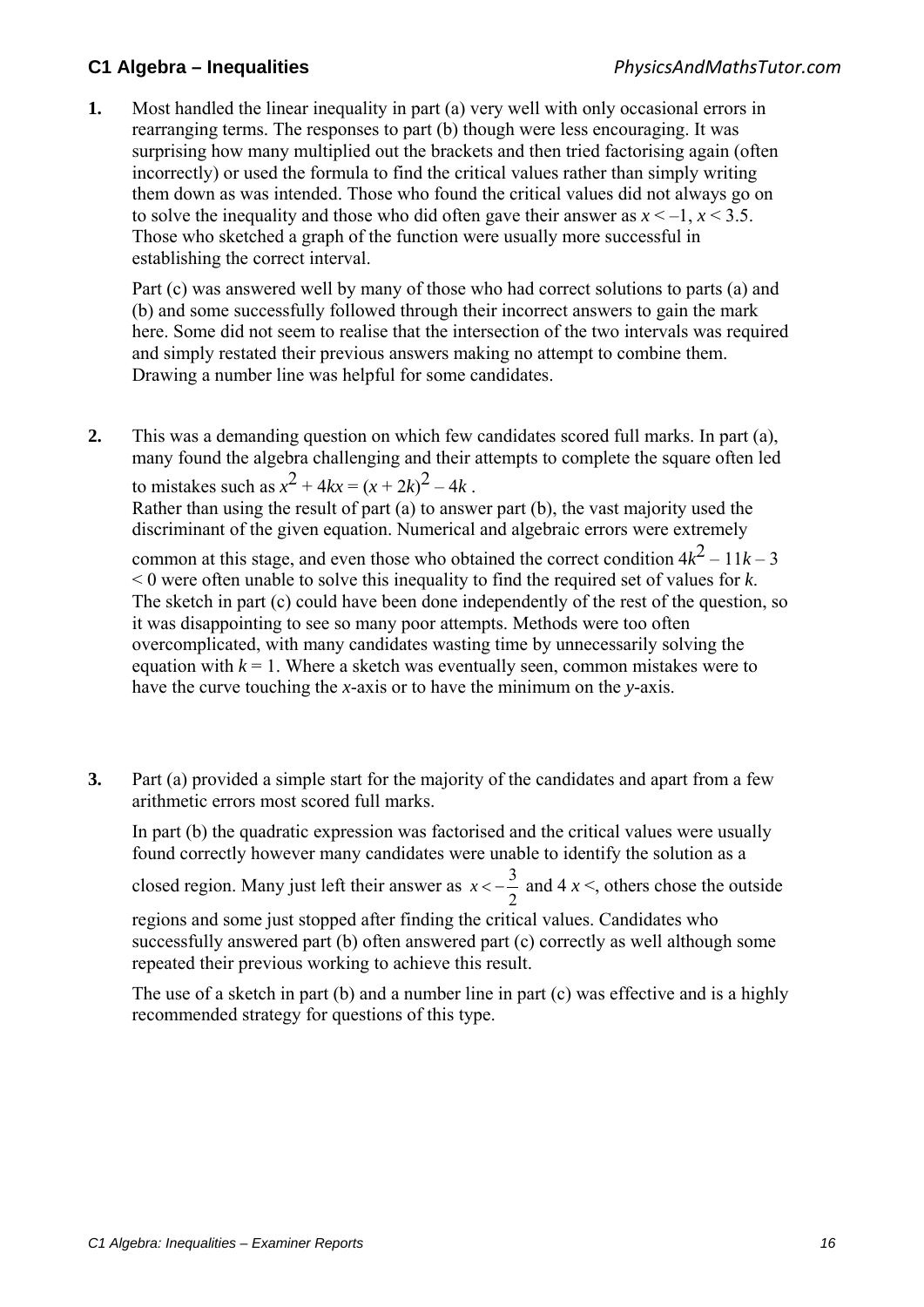**4.** Candidates who understood the demands of this question usually did well, while others struggled to pick up marks. In part (a), those who correctly used the discriminant of the original equation often progressed well, but it was sometimes unclear whether they

knew the condition for different real roots. An initial statement such as  $b^2 - 4ac > 0$ for different real roots" would have convinced examiners. Irrelevant work with the discriminant of  $k^2 - 5k + 4$  was sometimes seen.

In part (b) by the vast majority of candidates scored two marks for finding the correct critical values, although it was disappointing to see so many resorting to the quadratic formula. It was surprising, however, that many did not manage to identify the required set of values of *k*. The inappropriate statement " $1 > k > 4$ " was sometimes given as the final answer, rather than " $k < 1$  or  $k > 4$ ".

**5.** The quality of answers to this question was better than to similar questions in previous years.

Most used the discriminant to answer part (a) and, apart from occasional slips with signs, were able to establish the inequality correctly. A few realised that the

discriminant had to be used but tried to apply it to  $k^2 - 4k - 12$ . In part (b) the majority were able to find the critical values of  $-2$  and 6 but many then failed to find the correct inequalities with  $x > -2$  and  $x > 6$  being a common incorrect answer. Some candidates still thought that the correct regions could be written as  $6 \le k \le -2$  but there were many fully correct solutions seen often accompanied by correct sketches.

**6.** Although candidates who produced a totally correct solution to this question were in the minority, most knew that the use of the discriminant was needed.

The correct inequality,  $(-2)^2 + 4(2)(k+1) < 0$  or equivalent, was generally seen only from the better candidates. A very common error was to take  $c$  to be  $(k + 1)$  instead of –  $(k+1)$ .

Sometimes  $b^2 = 4ac$  was used rather than  $b^2 < 4ac$ , giving access to only 2 of the 4 available marks. Algebraic manipulation was quite poor in this question, with many sign and bracketing mistakes being seen.

Weaker candidates sometimes tried solving the equation with various values of *k*, or rearranged to give  $2x^2 - 3x - 1 = k$  and proceeded to solve  $2x^2 - 3x - 1 = 0$ , making no progress.

 **7.** Part (a) was usually correct but there were some sign errors and a common mistake was to follow  $8x > 2$  with  $x > 4$ . In part (b) the critical values were usually found without difficulty although even here some used the formula. Those who drew a sketch often went on to establish the correct regions easily but sometimes they expressed them in an inappropriate form such as  $0.5 \ge x \ge 3$ . Others made the usual errors of choosing the inside region,  $0.5 \le x \le 3$  or simply giving the answer as  $x > 0.5$ ,  $x > 3$ .

 Part (c) proved to be a good discriminator and whilst a good number of students were able to combine their answers from parts (a) and (b) successfully, a large number gave incomplete or incorrect solutions or tried to start from scratch and got lost in a mix of algebra and inequalities. The use of a simple number line would have helped some but others thought  $0.25 > 0.5$  and so missed the finite region.